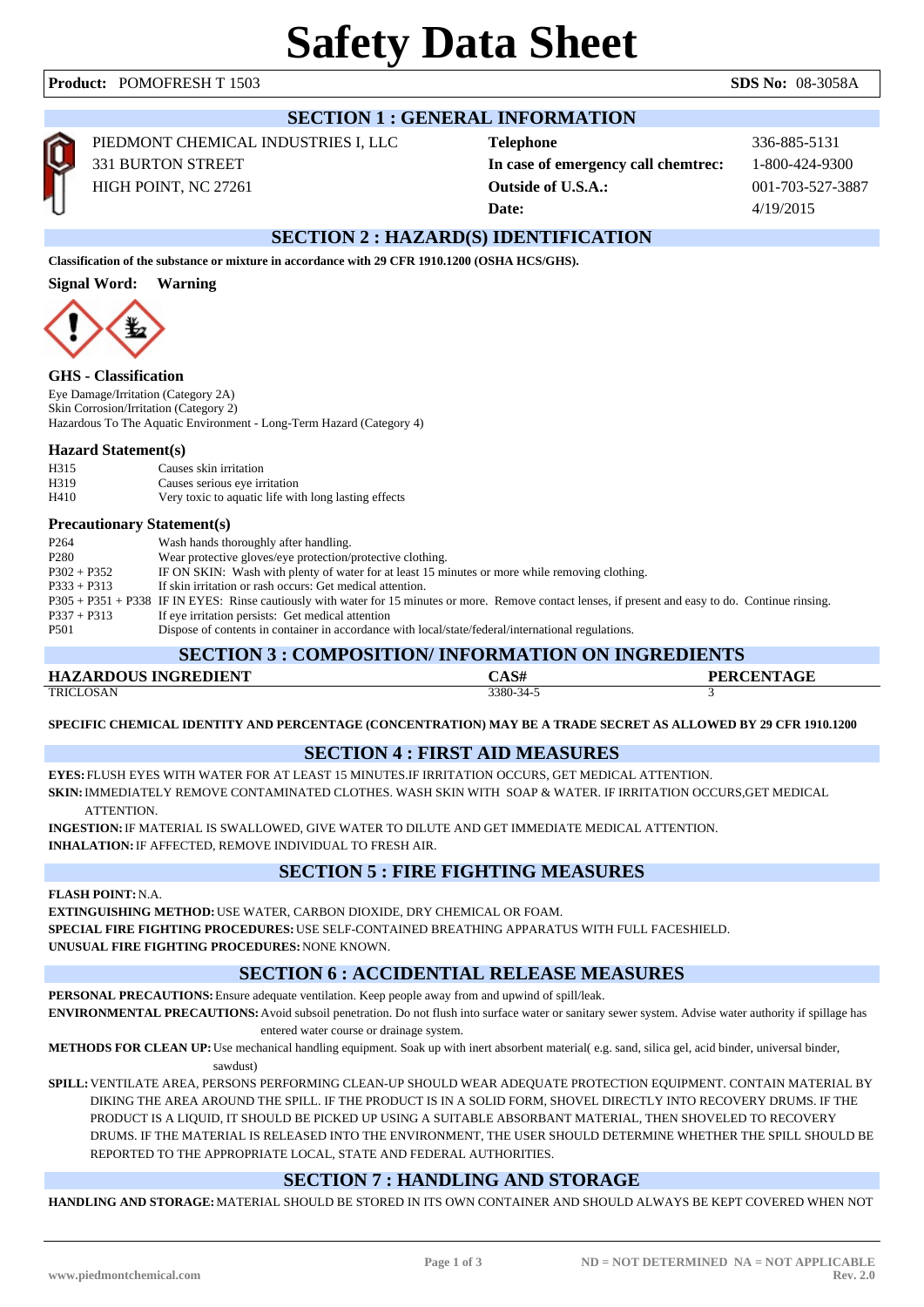**Product:** POMOFRESH T 1503 **SDS No:** 08-3058A

IN USE.

#### **SECTION 8 : EXPOSURE CONTROLS AND PERSONAL PROTECTION**

**ROUTES OF EXPOSURE:**EYES, SKIN, INGESTION, INHALATION

#### **SYMPTOMS OR ACUTE HEALTH HAZARDS**

**EYES:**CAUSES EYE IRRITATION.

**SKIN:**CAUSES SKIN IRRITATION.

**INGESTION:**MAY CAUSE IRRITATION. **INHALATION:**NONE CURRENTLY KNOWN.

**RESPIRATORY PROTECTION:**NONE NORMALLY NEEDED.

**VENTILATION:**USE SUFFICIENT MECHANICAL(GENERAL)OR LOCAL EXHAUST.

**PROTECTIVE EQUIPMENT:**GLOVES, APRON, GOGGLES, IMPERVIOUS COVERALLS

**WORK/ HYGIENIC PRACTICES:**AS WITH ALL INDUSTRIAL CHEMICALS, CARE SHOULD BE TAKEN TO AVOID CONTACT WITH EYES, SKIN, AND CLOTHING. HANDS AND UNPROTECTED SKIN SHOULD BE THOROUGHLY WASHED AND CONTAMINATED CLOTHING SHOULD BE CHANGED PRIOR TO ANY DIRECT PERSONAL CONTACT. ALL

EXPOSED CLOTHING SHOULD BE LAUNDERED PER NORMAL CARE INSTRUCTIONS BEFORE REUSE

# **EXPOSURE LIMITS LIMITS**

TRICLOSAN ND

#### **SECTION 9 : PHYSICAL AND CHEMICAL PROPERTIES**

| PH:                           | $6.0 - 7.0$ 5%                | <b>Evaporation Rate:</b>          | <b>NO DATA</b> |
|-------------------------------|-------------------------------|-----------------------------------|----------------|
| <b>SOLUBILITY:</b>            | <b>DISPERSES</b>              | <b>Vapor Pressure:</b>            | <b>NO DATA</b> |
| SPECIFIC GRAVITY: 1.100-1.160 |                               | <b>Vapor Density:</b>             | <b>NO DATA</b> |
| <b>APPEARANCE:</b>            | <b>CLEAR COLORLESS LIQUID</b> | <b>Auto Ignition Temperature:</b> | N.A.           |
| Bod:                          | <b>NO DATA</b>                | <b>LEL</b>                        | N.A.           |
| Cod:                          | <b>NO DATA</b>                | UEL:                              | N.A.           |
| Odor:                         | MILD                          | VOC:                              | N.A.           |
| <b>OdorThreshold:</b>         | <b>NO DATA</b>                | <b>FlashPoint:</b>                | N.A.           |
| <b>MeltingPoint:</b>          | <b>NO DATA</b>                | <b>BoilingPoint:</b>              | <b>NO DATA</b> |

#### **SECTION 10 : STABILITY AND REACTIVITY**

**STABILITY:** STABLE **HAZARDOUS POLYMERIZATION:**WILL NOT OCCUR **DECOMPOSITION PRODUCTS:**NONE KNOWN **CONDITIONS AND MATERIALS TO AVOID:**NONE KNOWN

#### **SECTION 11 : TOXICOLOGICAL INFORMATION**

**ACUTE TOXICITY:**RAT ORAL LD50 = >6559 MG/KG **Chronic Toxicity:**NO DATA **Carcinogenicity:**NO DATA **Target Organ Effects:**NO DATA **This product has not yet been tested. The information is dervied from the properties of the individual components.**

#### **SECTION 12 : ECOLOGICAL INFORMATION**

**Ecotoxicity:**EC50/DAPHNIA MAGNA/48H=>0,17MG/L **Persistence Degradability:**NO DATA **Bioaccumulation:** POTENTIAL IS TO BE EXPECTED **Mobility:** SLIGHT MOBILITY IN SOIL

**This product has not yet been tested. The information is dervied from the properties of the individual components.**

#### **SECTION 13 : DISPOSAL CONSIDERATIONS**

Disposal of this product should be made in accordance with federal state and local regulations.

#### **SECTION 14 : TRANSPORT INFORMATION**

**TRANSPORTATION:**UN3082 ENVIRONMENTALLY HAZARDOUS SUBSTANCE, LIQUID N.O.S. (TRICLOSAN, MARINE POLLUTANT) 9 PGIII

#### **SECTION 15 : REGULATORY DATA**

**TITLE III-SARA:**THE FOLLOWING DATA IS BEING SUPPLIED IN COMPLIANCE WITH TITLE III SUPERFUND AMENDMENTS AND REAUTHORIZATION ACT (SARA) PART 313 AND 40 CFR 372

THIS PRODUCT DOES NOT CONTAIN ANY CHEMICALS FOUND ON THE SARA LIST IN 40 CFR 372.

**CALIFORNIA PROPOSITION 65:**CONTAINS NO MATERIALS KNOWN TO BE ON THE CALIFORNIA PROPOSITION 65 LIST.

**Listed on the following inventories:**